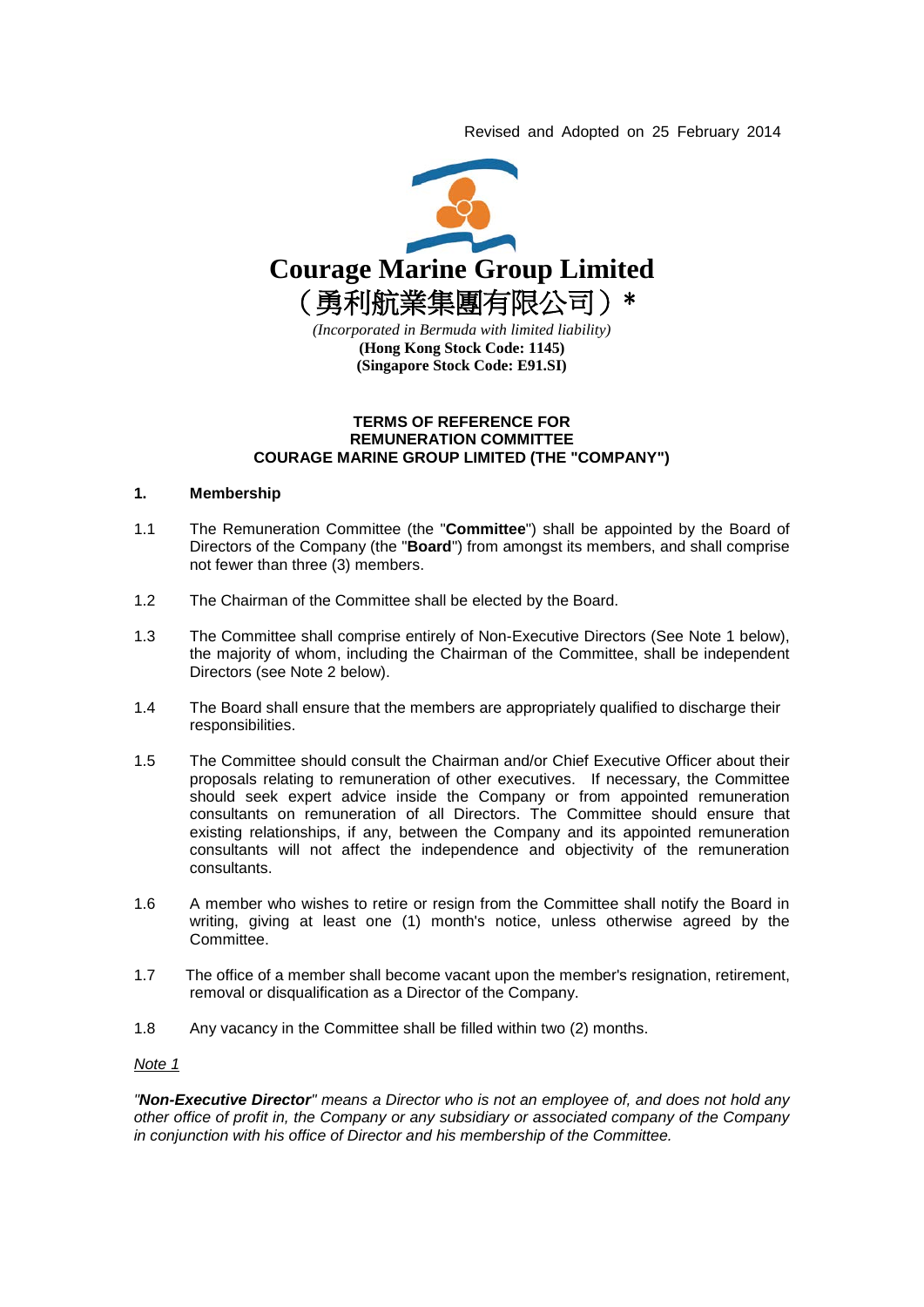## *Note 2*

*An "Independent" Director is one who does not have a relationship which, in the opinion of the Board, would interfere with the exercise of independent judgment in carrying out the functions of the Committee.*

*An "Independent" Director is one who has no relationship with the Company, its related companies (i.e. its subsidiaries, fellow subsidiaries or parent company) or its officers that could interfere, or be reasonably perceived to interfere, with the exercise of the Director's independent business judgment with a view to the best interests of the Company. Examples of relationships which would deem a Director not to be independent, include:-*

- *(a) a Director being employed by the Company or any of its related companies for the current or any of the past three (3) financial years;*
- *(b) a Director who has an immediate family member (i.e. spouse, child, adopted child, step-child, brother, sister and parent) who is, or has been in any of the past three (3) financial years, employed by the Company or any of its related companies as a senior executive officer whose remuneration is determined by the Company's Remuneration Committee;*
- *(c) a Director, or an immediate family member, accepting any significant compensation from the Company or any of its related companies for the provision of services for the current or immediate past financial year, other than compensation for board service; or*
- *(d) a Director, or an immediate family member, being a substantial shareholder of or a partner in (with 5% or more stake), or an executive officer of, or a Director of any for-profit business organisation to which the Company or any of its subsidiaries made, or from which the Company or any of its subsidiaries received, significant payments or material services in the current or immediate past financial year. As a guide, payments (except for transactions involving standard services with published rates or routine and retail transactions and relationships (for instance, credit card or bank or brokerage or mortgage or insurance accounts or transactions), unless special or favourable treatment is accorded) aggregated over any financial year in excess of S\$200,000 should generally be deemed significant.*
- *(e) a Director who is a 10% shareholder or an immediate family member of a 10% shareholder of the Company; or*
- *(f) a Director who is or has been directly associated with a 10% shareholder of the Company, in the current or immediate past financial year.*

*The six relationships set out above are not exhaustive, and are examples of situations which would deem a Director to be not independent. In addition to the above relationships, the factors set out in Rule 3.13 of The Rules Governing the Listing of Securities on The Stock Exchange of Hong Kong ("HKEx Rules") shall be taken into account in assessing whether a Non-Executive Director is "independent". In the event of any conflict between the above relationships and the factors set out in Rule 3.13 of HKEx Rules, the more onerous provisions shall prevail. Furthermore, the independence of a Director who has served on the Board beyond nine (9) years from the date of his first appointment should be subject to particularly rigorous review.*

*If the Company wishes, in spite of the existence of one or more of the relationships in the paragraph above or the factors set out in Rule 3.13 of HKEx Rules, to consider the Director as independent, it should disclose in full the nature of the Director's relationship and bear responsibility for explaining why the Director should be considered independent prior to his appointment.*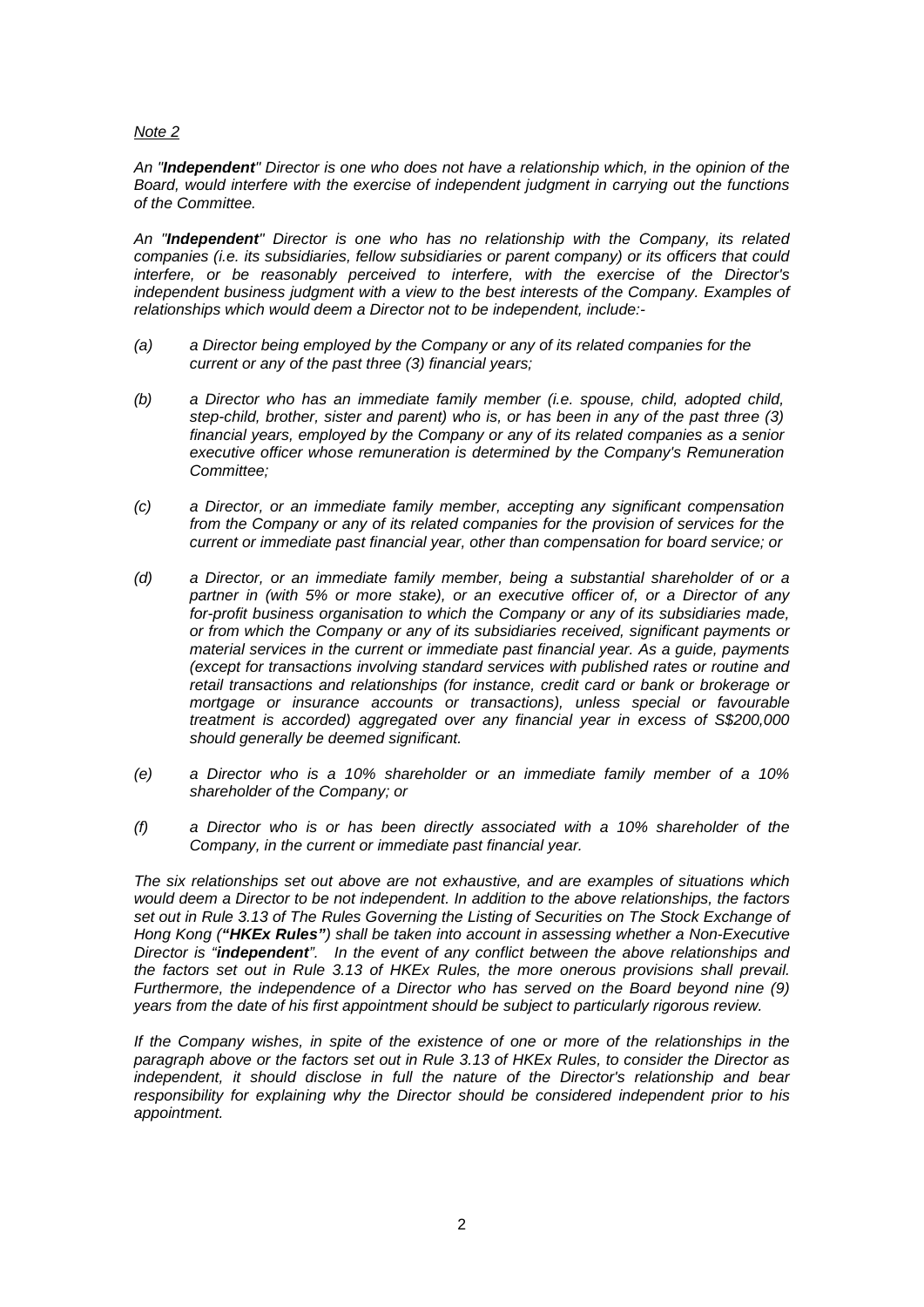*A "10% shareholder" shall refer to a person who has an interest or interests in one or more voting shares in the Company and the total votes attached to that share, or those shares, is not less than 10% of the total votes attached to all the voting shares in the Company. "Voting shares" exclude treasury shares.*

*A Director will be considered "directly associated" with a 10% shareholder when the Director is accustomed or under an obligation, whether formal or informal, to act in accordance with the directions, instructions or wishes of the 10% shareholder in relation to the corporate affairs of the corporation in the current or immediate past financial year. A Director will not be considered "directly associated" with a 10% shareholder by reason only of his or her appointment having been proposed by that 10% shareholder.*

## **2. CONSTITUTION AND AUTHORITY**

- 2.1 The Remuneration Committee shall have the authority to:-
	- (a) establish a formal and transparent procedure for developing policy on executive remuneration and for fixing the remuneration packages of individual Directors, provided that no Director shall be involved in deciding his own remuneration;
	- (b) take such action within its terms of reference as it deems fit, having regard to the principles of corporate governance, the Singapore Code of Corporate Governance 2012 and the Corporate Governance Code of the HKEx Rules, including but not limited to requiring information from the officers and employees of the Company; and
	- (c) seek expert advice within or outside the Company on the remuneration of all Directors and key executives.

## **3. Administration**

### 3.1 Meetings

- (a) The Committee shall meet at least once a year and is authorised to meet together at any place for the despatch of business, adjourn and otherwise regulate their meetings as they think fit and questions arising at any meeting shall be decided by a majority of votes. In the event of an equality of votes, the Chairman of the meeting at which the proceedings were held shall have a casting vote.
- (b) The Committee may meet together either in person or by conference telephone, conference television or similar communication equipment or any other form of audio or audio-visual communication by which all persons participating in the meeting are able to hear and be heard by all other participants, for the despatch of business, adjourn and otherwise regulate their meetings as they think fit and the quorum for such teleconference meetings shall be the same as the quorum required by a meeting of the Committee. A resolution passed by such a conference shall, notwithstanding that the members of the Committee are not present together at one (1) place at the time of the conference, be deemed to have been passed at a meeting of the Committee held on the day and at the time at which the conference was held and shall be deemed to have been held at the office of the Company, unless otherwise agreed and the members of the Committee participating at the meeting shall be deemed to be present at that meeting.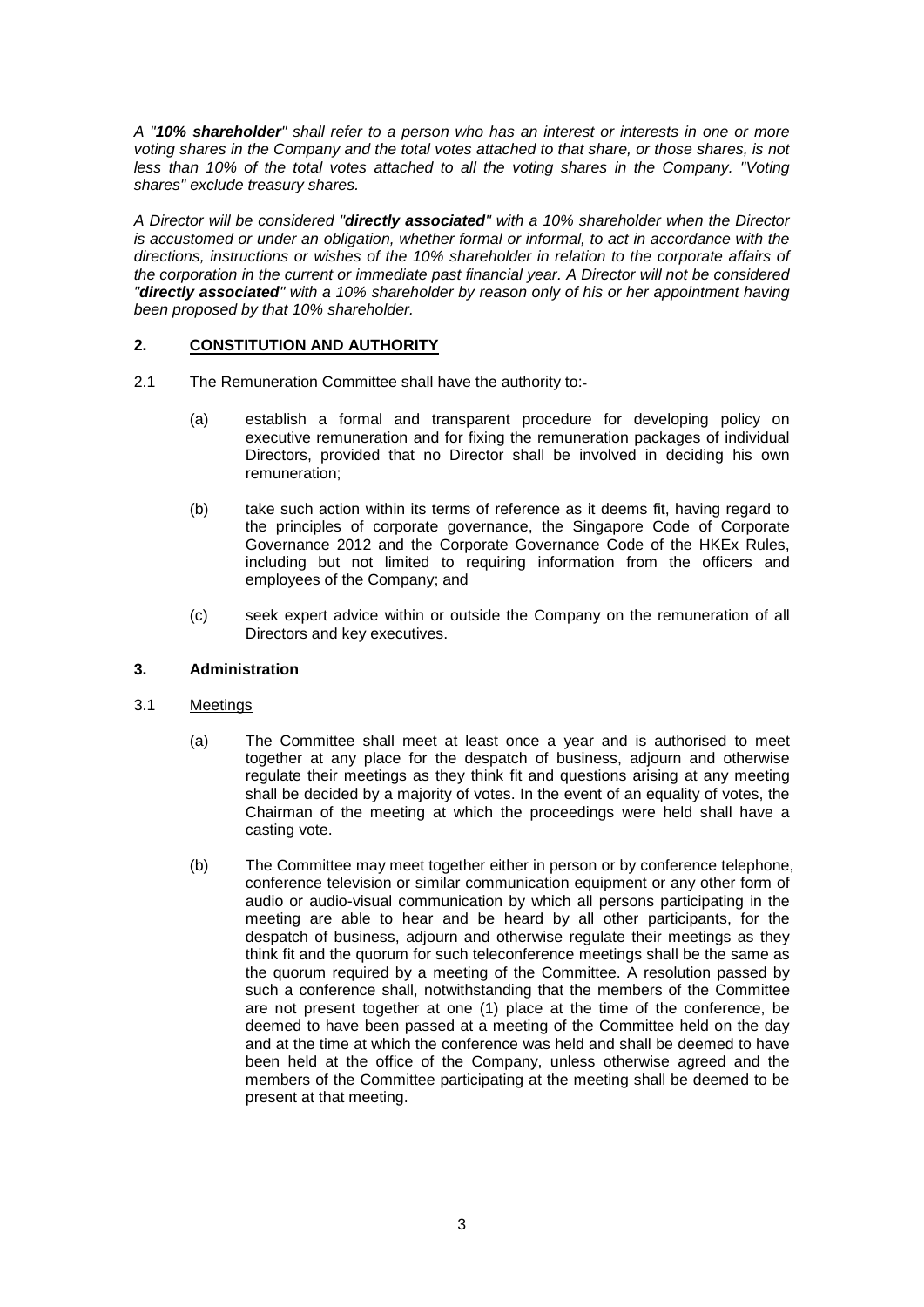- (c) The Chairman of the Committee shall preside at each meeting. If the Chairman of the Committee is not present within fifteen minutes after the time appointed for holding the meeting, the members present may choose one of their number to be Chairman of the meeting so long as the appointed Chairman is an Independent Director.
- (d) Any member of the Committee shall have full discretion to invite any Director or member of the Management of the Company to attend meetings of the Committee.
- (e) The Committee shall cause minutes of all proceedings of the Committee to be entered in the Minute Book of the Company and those minutes shall be signed by the Chairman of the meeting at which the proceedings were held or by the Chairman of the next succeeding meeting.
- (f) Unless a meeting is required to be convened by law or regulation, a resolution in writing signed by all the members of the Committee (excluding members who abstain or who are disqualified from voting) for the time being shall be valid and effectual as a resolution duly passed at a meeting of the Committee duly convened and held notwithstanding that such signing may take place at different times or places.
- (g) The notice and agenda of meetings shall be circulated at least seven (7) days before the scheduled meetings to all members of the Board/Committee, unless otherwise agreed by the Committee.
- (h) A member of the Committee who is in any way whether directly or indirectly interested in a contract or proposed contract or arrangement with the Company shall declare the nature of his interest at a meeting of the Committee.
- (i) A member of the Committee shall not vote in respect of any contract or proposed contract or arrangement with the Company in which he has directly or indirectly a personal material interest and if he shall do so his vote shall not be counted.
- (j) A member of the Committee shall abstain from voting on any resolutions in respect of his own remuneration package and the remuneration packages of persons related to him.

# **3.2** Quorum

No business shall be transacted at any meeting of the Committee unless a quorum is present when the meeting proceeds to business. For all purposes the quorum shall comprise a majority of the members of the Committee.

## **4. Duties and Responsibilities**

- 4.1 The duties and responsibilities of the Committee shall be as follows:-
	- (a) recommend to the Board a general framework of remuneration for the Board and senior Management, and the specific remuneration packages for each Director, the Chief Executive Officer ("**CEO**") (or executive of equivalent rank) (if the CEO is not a Director) and Management (see Note 3);
	- (b) review and approve the Management's remuneration proposals with reference to the Board's corporate goals and objectives;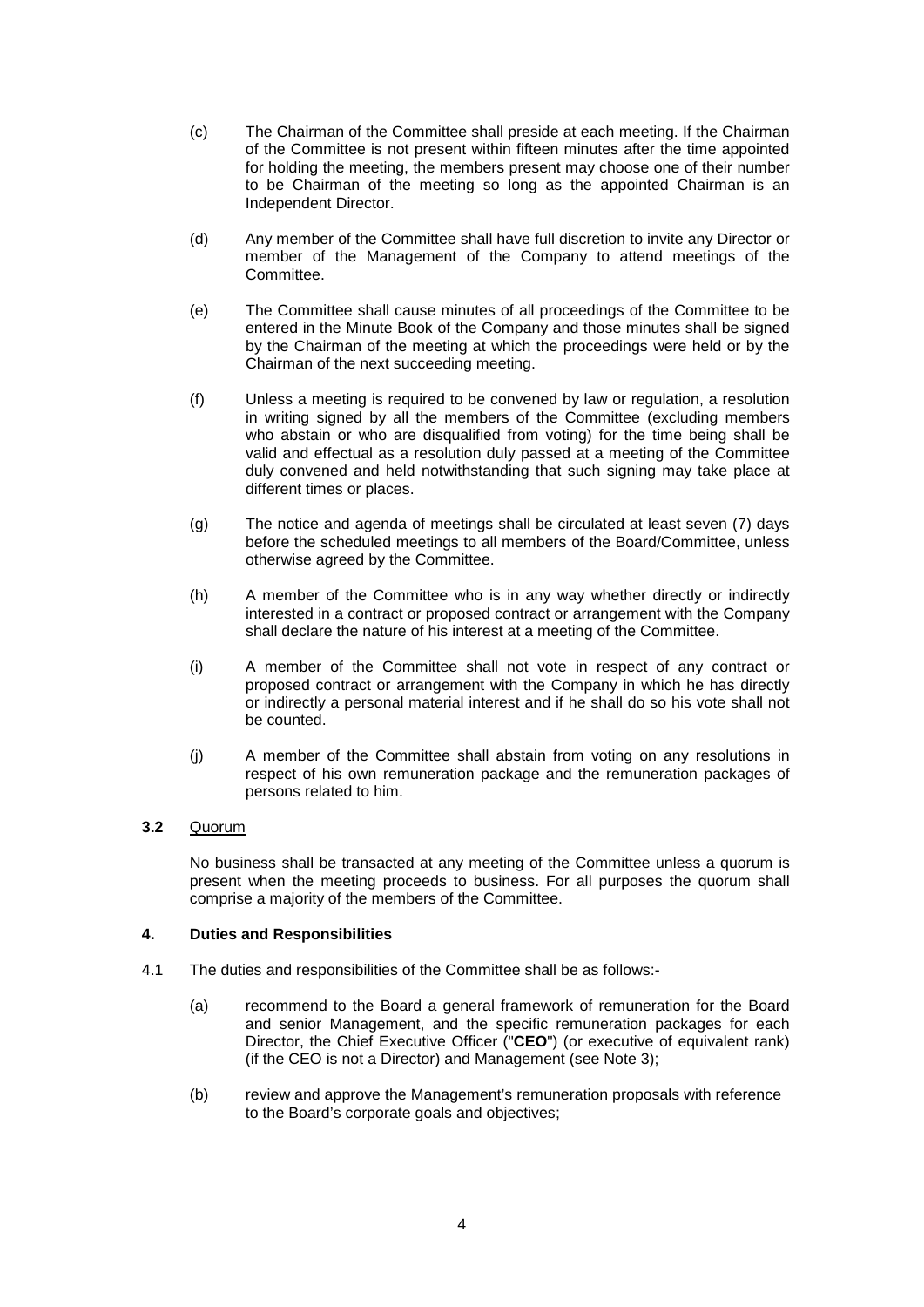- (c) develop a formal and transparent procedure for executive remuneration and for fixing the remuneration packages of individual Directors, and recommend to the Board remuneration packages of individual Directors, CEO and senior Management (see Note 4 below);
- (d) review what compensation commitments the Directors' and senior Managements' contracts of service (see Note 5 below), if any, would entail in the event of early termination and to ensure that such contracts of service contain fair and reasonable termination clauses which are not overly generous. The Committee should aim to be fair and avoid rewarding poor performance;
- (e) review and approve the compensation payable to Executive Directors and senior Management in connection with any loss or termination of their office or appointment to ensure that such compensation is determined in accordance with relevant contractual terms and that such compensation is otherwise fair and not excessive for the Company;
- (f) review and approve compensation arrangements relating to dismissal or removal of Directors for misconduct to ensure that such arrangements are determined in accordance with relevant contractual terms and that any compensation payment is otherwise reasonable and appropriate;
- (g) consider whether Directors should be eligible for benefits under long-term incentive schemes (see Note 6 below);
- (h) prepare a remuneration report annually providing clear disclosure of the Company's remuneration policy, level and mix of remuneration, and the procedure for setting remuneration, for recommendation to the Board for inclusion in the Company's annual report (see Note 7 below);
- (i) to report to the Board its findings from time to time on matters arising and requiring the attention of the Committee;
- (j) to undertake such other reviews, projects, functions, duties and responsibilities as may be requested by the Board; and
- (k) ensure that no Director or any of his associates is involved in deciding his own remuneration.

## *Note 3*

*The Committee's recommendations should be submitted for endorsement by the entire Board. The Committee should cover all aspects of remuneration, including but not limited to Directors' fees, salaries, allowances, bonuses, options, share-based incentives and awards, benefits in kind, pension rights and compensation payments (including any compensation payable for loss or termination of their office or appointment).*

### *Note 4*

*The level of remuneration should be appropriate to attract, retain and motivate the Directors required to run the Company successfully, but the Company should avoid paying more than is necessary for this purpose. A significant proportion of Executive Directors' remuneration should be structured so as to link rewards to corporate and individual performance.*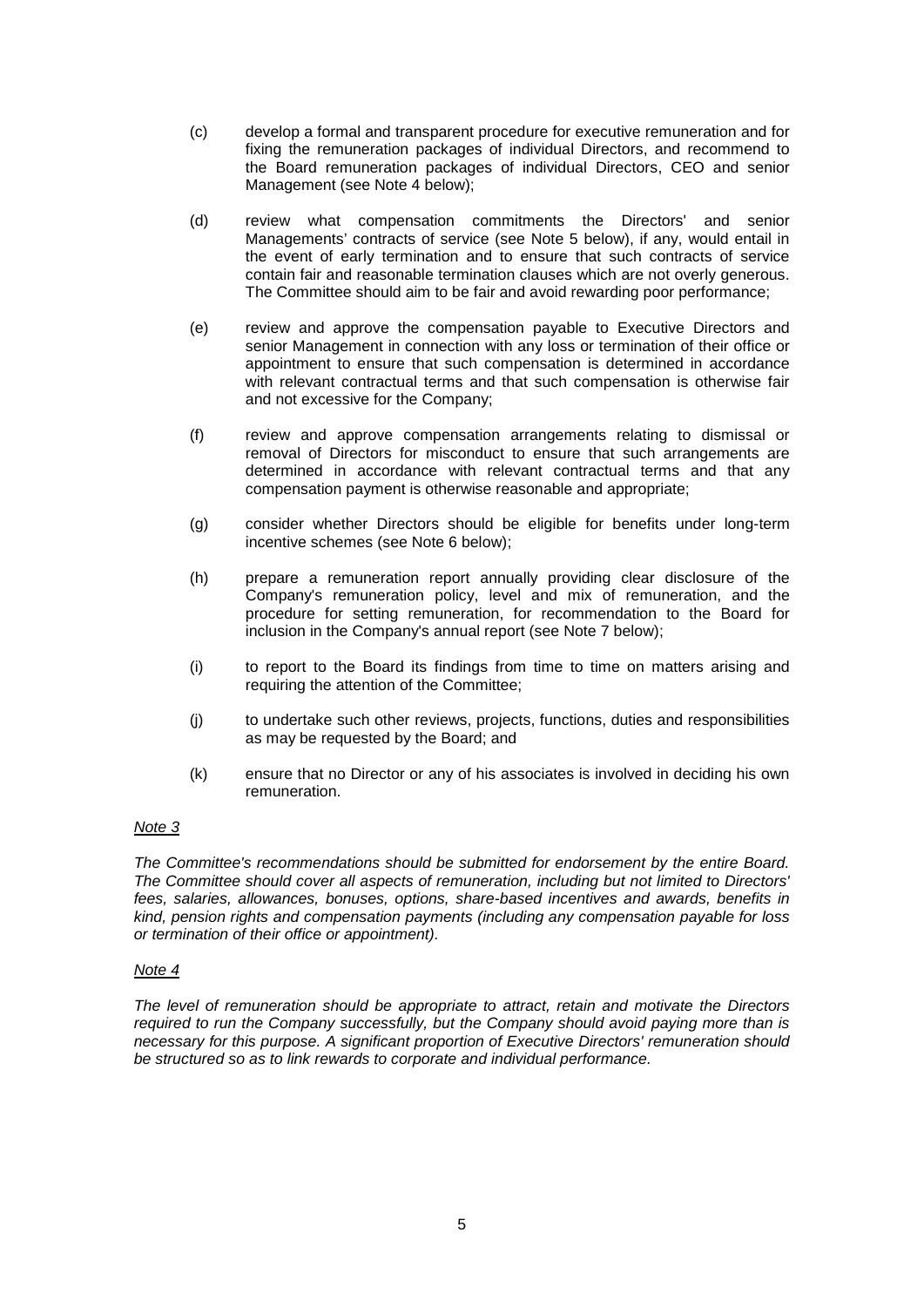*In setting remuneration packages, the Company should be aware of payment and employment conditions within the industry and in comparable companies and consider factors such as time commitment and responsibilities of the Directors, employment conditions elsewhere in the Group and desirability of performance-based remuneration. But the Company should use such comparison with caution, in view of the risk of an upward ratchet of remuneration levels with no corresponding improvements in performance.*

*The performance-related elements of remuneration should be designed to align the interests of Executive Directors with those of shareholders of the Company and link rewards to corporate and individual performance. There should be appropriate and meaningful measures for the purpose of assessing Executive Directors' performance.*

*The remuneration of Non-Executive Directors should be appropriate to the level of contribution, taking into account factors such as effort and time spent, and responsibilities of the Directors. Non-Executive Directors should not be over-compensated to the extent that their independence may be compromised.*

### *Note 5*

*There should be a fixed appointment period for all Executive Directors in their service contracts. Service contracts should not be excessively long or have onerous removal clauses.*

*Notice periods in service contracts should be set at a period of six (6) months or less. If it is necessary to offer longer notice periods to new Directors recruited from outside, such period should reduce to six (6) months or less after the initial notice period.*

## *Note 6*

*Long-term incentive schemes are generally encouraged. The costs and benefits of long-term incentive schemes should be carefully evaluated. In normal circumstances, offers of shares or granting of options or other forms of deferred remuneration should vest over a period of time. The use of vesting schedules, whereby only a portion of the benefits can be exercised each year, is also strongly encouraged. Directors should be encouraged to hold their shares beyond the vesting period, subject to the need to finance any costs of acquisition and associated tax liability.*

## *Note 7*

*In the remuneration report, the Company should provide disclosure in relation to its remuneration policies to enable investors to understand the link between remuneration paid to Directors and key executives, and performance.*

*The Company should report to the shareholders of the Company each year on the remuneration of Directors and at least the top five (5) key management personnel (who are not also Directors or the CEO) of the Company. This annual remuneration report should form part of, or be annexed to the Company's annual report of its Directors. It should be the main vehicle through which the Company reports to shareholders on remuneration matters. The members of the Committee should be listed in the report. The annual remuneration report should include the aggregate amount of any termination, retirement and post-employment benefits that may be granted to Directors, the CEO and the top five (5) key management personnel (who are not Directors or the CEO).*

*The Company should fully disclose the remuneration of each individual Director and the CEO on a named basis. For administrative convenience, the Company may round off the disclosed figures to the nearest thousand dollars. There should be a breakdown (in percentage or dollar terms) of each Director's and the CEO's remuneration earned through base/fixed salary, variable or performance-related income/bonuses, benefits in kind, stock options granted, share-based incentives and awards, and other long-term incentives.*